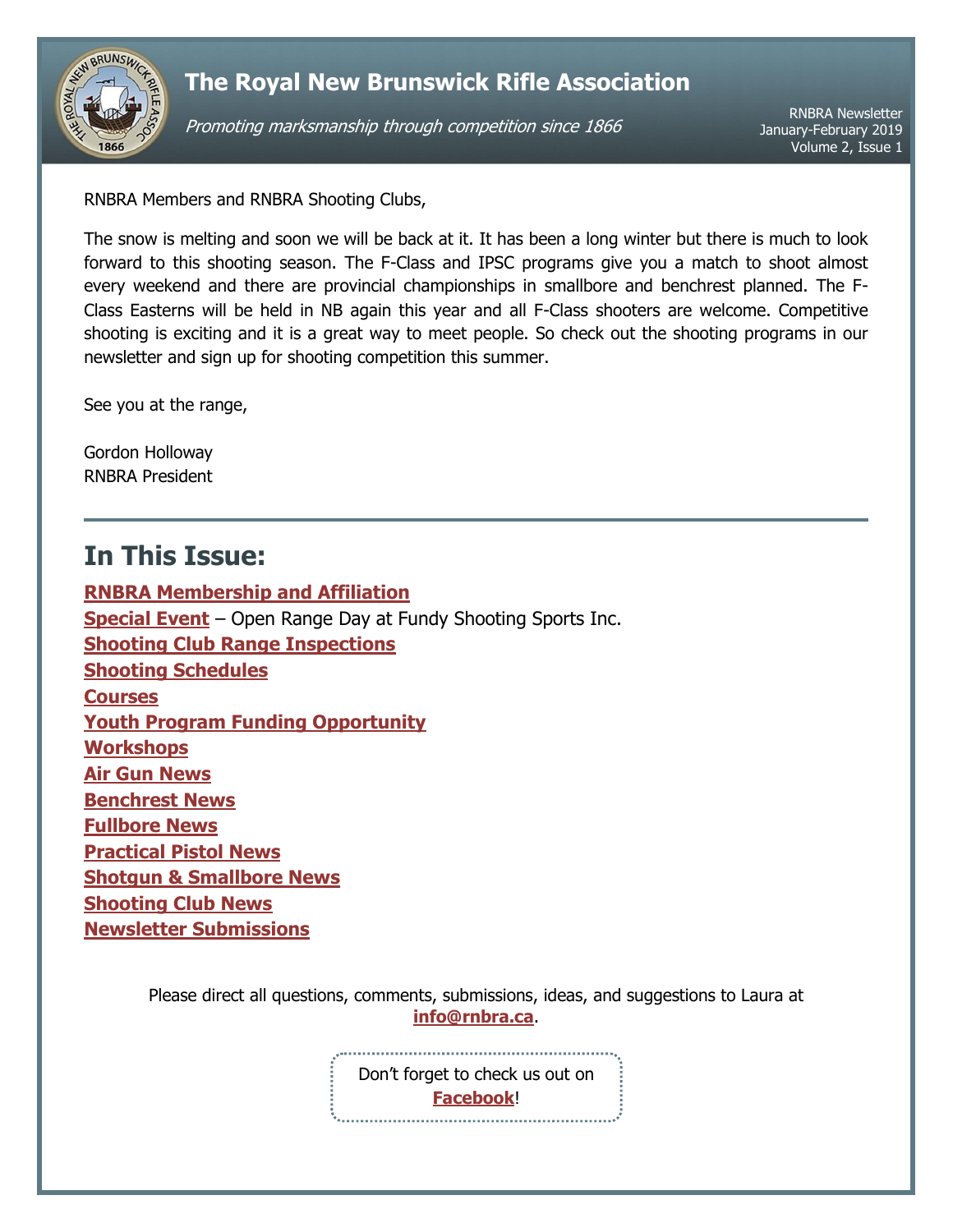### <span id="page-1-0"></span>**RNBRA Membership and Club Affiliation**

New and renewing Members and Clubs can complete their 2019 membership online by going to **[rnbra.ca/membership-form](http://rnbra.ca/membership-form/)**. You can submit the form online or print off a copy and mail it in. The individual membership covers the cost of NFA insurance anywhere in the world.

Membership fees can be paid by Email Money Transfer (preferred method) or by mailing a cheque or money order. Once payment is received you will receive a card in the mail.

#### **[Back to Top](#page-0-0)**

## <span id="page-1-1"></span>**Open Range Day**

Fundy Shooting Sports Inc. will be hosting an Open Range Day at Mispec Range on Saturday April 27, 10am – 3pm. Admission is free. Please do not bring your own firearm or ammunition. There will be ammunition available to purchase at the range and rifles, handguns, and shotguns available to use. A BBQ lunch and refreshments will be available. All proceeds are in support of "The Joshua Group." Preregistration is required; send an email to **[OpenRange2019@Outlook.com](mailto:OpenRange2019@Outlook.com)** to register or for more information.

#### **[Back to Top](#page-0-0)**

### <span id="page-1-2"></span>**Shooting Club Range Inspections**

The RNBRA can provide range pre-inspections and advice for affiliated clubs looking to meet the NB Government shooting range construction requirements. We can also provide, upon request, a copy of the Standards for Design and Construction of Shooting Ranges in New Brunswick issued by the Chief Provincial Firearms Office. For more information, email Gord at **[president@rnbra.ca](mailto:president@rnbra.ca)**.

Federal: **[Shooting Clubs and Shooting Ranges Regulations](https://laws-lois.justice.gc.ca/PDF/SOR-98-212.pdf)**

Provincial: **[Shooting Range Leasing Policy](https://www2.gnb.ca/content/dam/gnb/Departments/nr-rn/pdf/en/ForestsCrownLands/2017-12-08_shooting_range_policy.pdf)**

#### **[Back to Top](#page-0-0)**

### <span id="page-1-3"></span>**Shooting Schedules**

The tentative Fullbore 2019 shooting schedule is **[available online](https://docs.google.com/document/d/1P6YveNhkO81U5qCQiQkmU1YlnoM-LEUXOCmbID-5vDQ/edit?usp=sharing)** now. Be sure to check back for updates. The season opener is April 27 (no match fee).

The 2019 Fredericton Trap and Skeet schedule is **[available](https://docs.google.com/document/d/1s-A0lZqlMKsNawuynmNH49EwfXYgExI1amfwjZVMHbo/edit?usp=sharing) here** and on their website **<www.ft-sc.com>**. The next match is the George Lindsay Memorial Skeet Shoot on April 20.

Looking to expand your shooting schedule? The RNBRA is often able to help fund inter-maritime, national, and international competitions held in New Brunswick.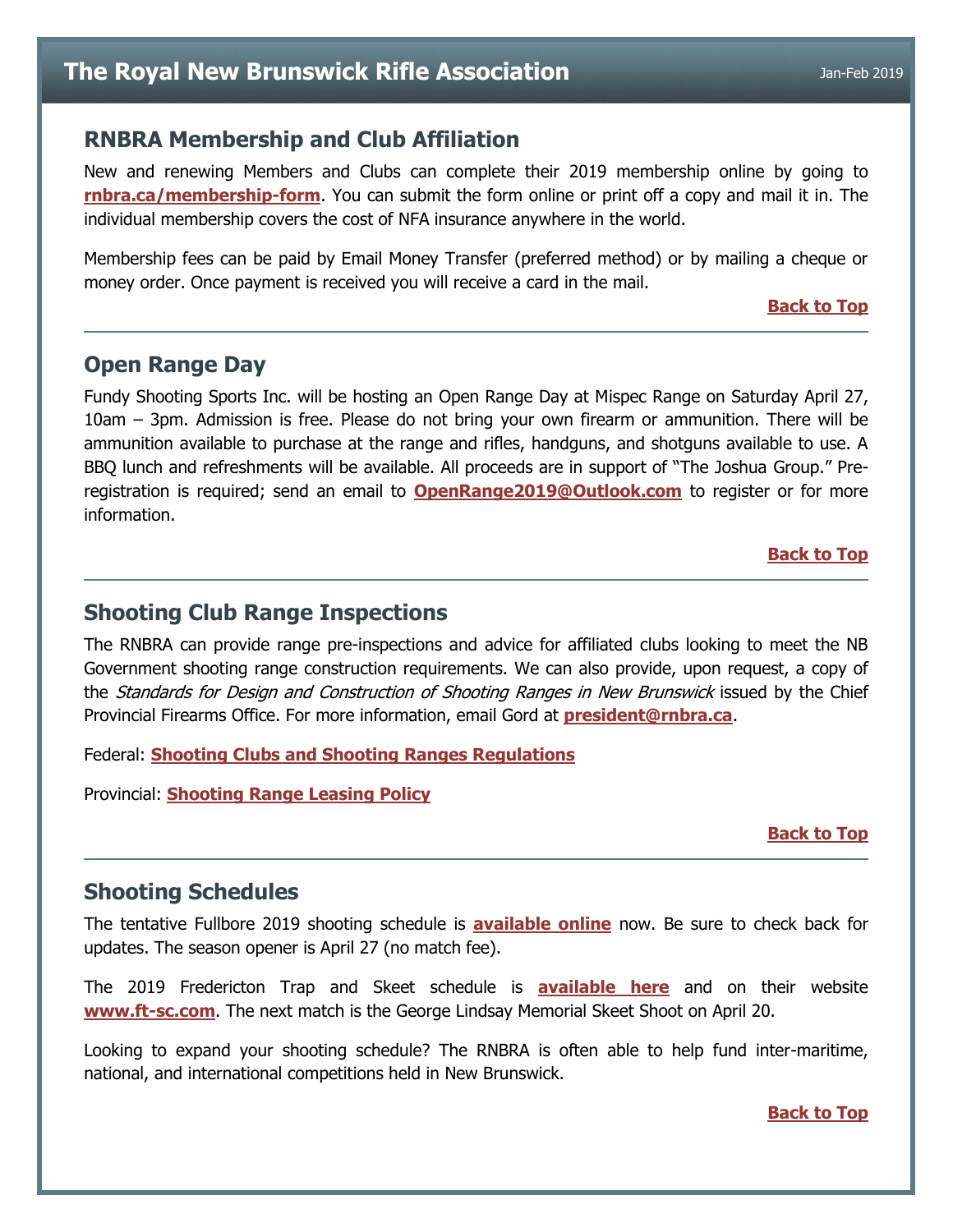### <span id="page-2-0"></span>**Courses**

The RNBRA offers a course for training and certification of Range Safety Officers (RSO). An RSO is required every time two people or more people are using a range. For information on this course, please contact us at **[info@rnbra.ca](mailto:info@rnbra.ca?subject=RNBRA%20Courses)**.

### **[Back to Top](#page-0-0)**

## <span id="page-2-1"></span>**Youth Program Funding Opportunity**

The RNBRA strives to support youth interested in the shooting sports and has established a Youth Program Fund. Any affiliated club with a youth program or trying to start one may make a request for funding support.

Youth programs may include: specific competitions for under 19, supporting youths who travel to competitions, courses or workshops for youth shooting, holding a Youth Day at your club, etc.

Send requests to Laura at **[info@rnbra.ca](mailto:info@rnbra.ca?subject=Youth%20Program%20Funding)** and include a description of the youth program and the date (if applicable). If you are unsure if your program/event will qualify, just send Laura a quick email and she'll let you know the next steps.

#### **[Back to Top](#page-0-0)**

### <span id="page-2-2"></span>**Workshops**

There are several workshops offered by the RNBRA that are available to shooting clubs upon request. Currently there is one on load development and one on fullbore shooting. For more information on these courses or to arrange one at your club, contact Laura at **[info@rnbra.ca](mailto:info@rnbra.ca?subject=Newsletter-Workshop)**.

Are you interested in developing your own workshop? The RNBRA may be able to help with funding, organizing and development. Send ideas to Laura at **[info@rnbra.ca](mailto:info@rnbra.ca?subject=Newsletter-Workshop)**.

**[Back to Top](#page-0-0)**

### <span id="page-2-3"></span>**Air Gun News**

Information on the St. Croix Youth Air Gun Program is available on the **[RNBRA website](http://rnbra.ca/)** or the **[St. Croix Sportsman Club website](http://www.stcroixsportsmanclub.com/apps/blog/categories/show/1610968-youth-airgun)** or you can contact Don Brown at **[d.brown4@bellaliant.net](mailto:d.brown4@bellaliant.net?subject=Air%20Gun)**.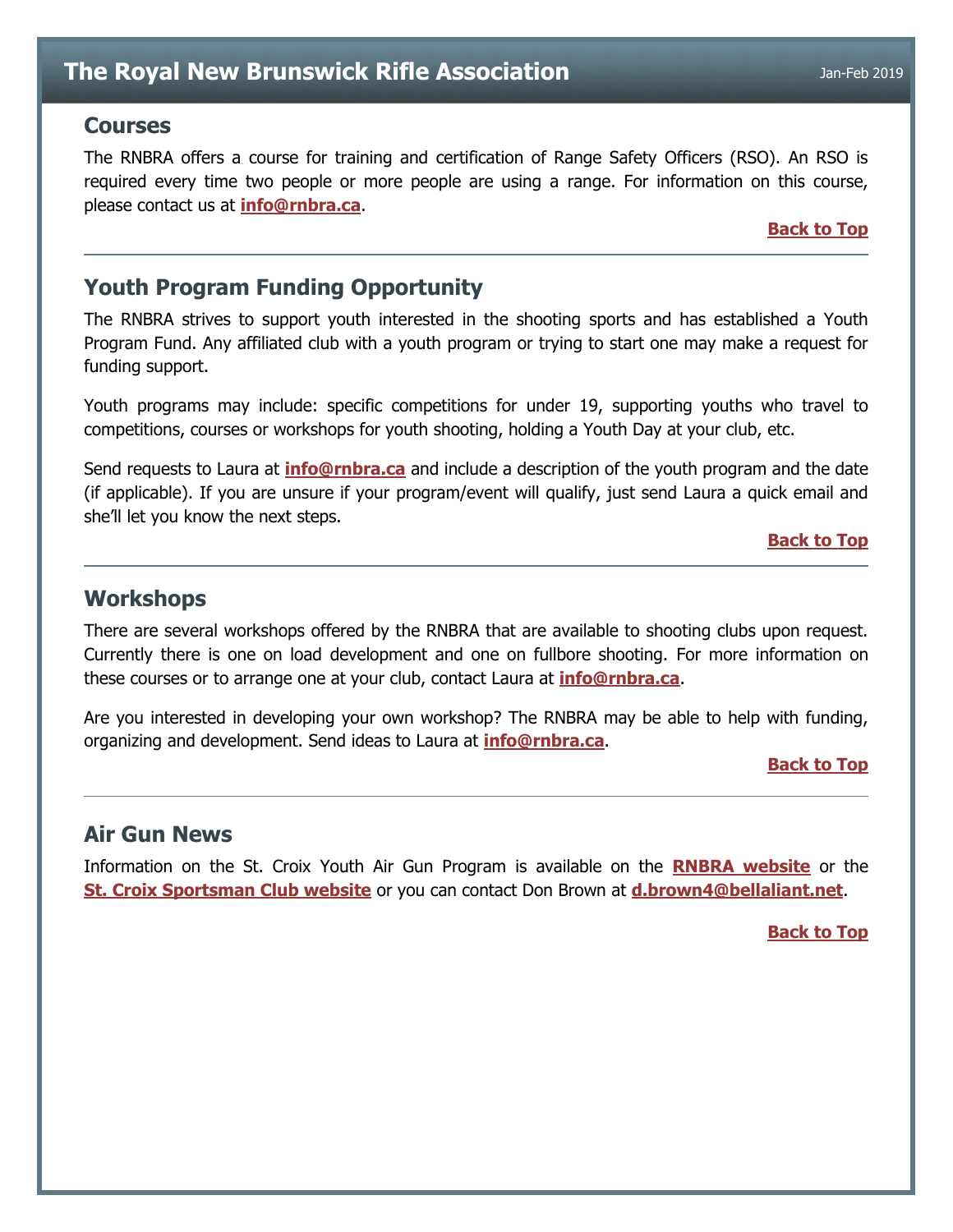### <span id="page-3-0"></span>**Benchrest News**

The RNBRA is looking for affiliated clubs interested in hosting the 2019 Provincial Benchrest Championship, which includes a Rimfire event and a Centrefire event. The host club must have suitable benches and covered firing points for 50 and/or 100 meters or yards. Targets and frames will be provided by the host club; medals and trophies will be provided by the RNBRA. If several clubs express interest in hosting either or both events, the clubs involved will meet with the RNBRA and work out a decision. Some factors to be considered would be club facilities, location, dates available, club experience, and commitment of club members to conduct and support the event. Please contact Conrad Leroux at **[gcealeroux@outlook.com](mailto:gcealeroux@outlook.com)** if your club is interested or for more information.

Information on New Brunswick Benchrest Shooting is available online at the **[Benchrest blog](http://newbrunswick-benchrest.blogspot.ca/)**.

#### **[Back to Top](#page-0-0)**

### <span id="page-3-1"></span>**Fullbore News**

Registration is now open for the 2019 Eastern Canada F-Class Championships which are being held at Batouche again this year from June 29-July 1. Register on the website at **[www.easternfclass.ca](http://www.easternfclass.ca/)** (credit card and PayPal accepted). The course of fire will be the same as last year, with 158 round count including sighters. Prizes for individuals and teams will be awarded. A reduced entry fee for competitors under 25 years old is available. For more information, visit our website or email Match Director Gord Holloway at **[president@rnbra.ca](mailto:president@rnbra.ca?subject=Eastern%20F-Class%20Championship)**.

All the latest news and information on the competitive Fullbore program is always available at the **[Fullbore blog](http://rnbrafullbore.blogspot.ca/)**. The tentative Fullbore 2019 shooting schedule is **[available online](https://docs.google.com/document/d/1P6YveNhkO81U5qCQiQkmU1YlnoM-LEUXOCmbID-5vDQ/edit?usp=sharing)** now. Be sure to check back for updates.

### **[Back to Top](#page-0-0)**

### <span id="page-3-2"></span>**Practical Pistol News**

Anyone interested in learning more about International Practical Shooting Confederation membership and competitions please email us at **[ipscnewbrunswick@gmail.com](mailto:ipscnewbrunswick@gmail.com)** or visit our Facebook page **[IPSC New Brunswick](https://www.facebook.com/IpscNewBrunswick/)**.

More information on the Competitive Practical Pistol Program is available at the **[IPSC website](http://www.ipscnb.ca/)**.

**[Back to Top](#page-0-0)**

### <span id="page-3-3"></span>**Shotgun & Smallbore News**

Stay tuned news on upcoming events in 2019.